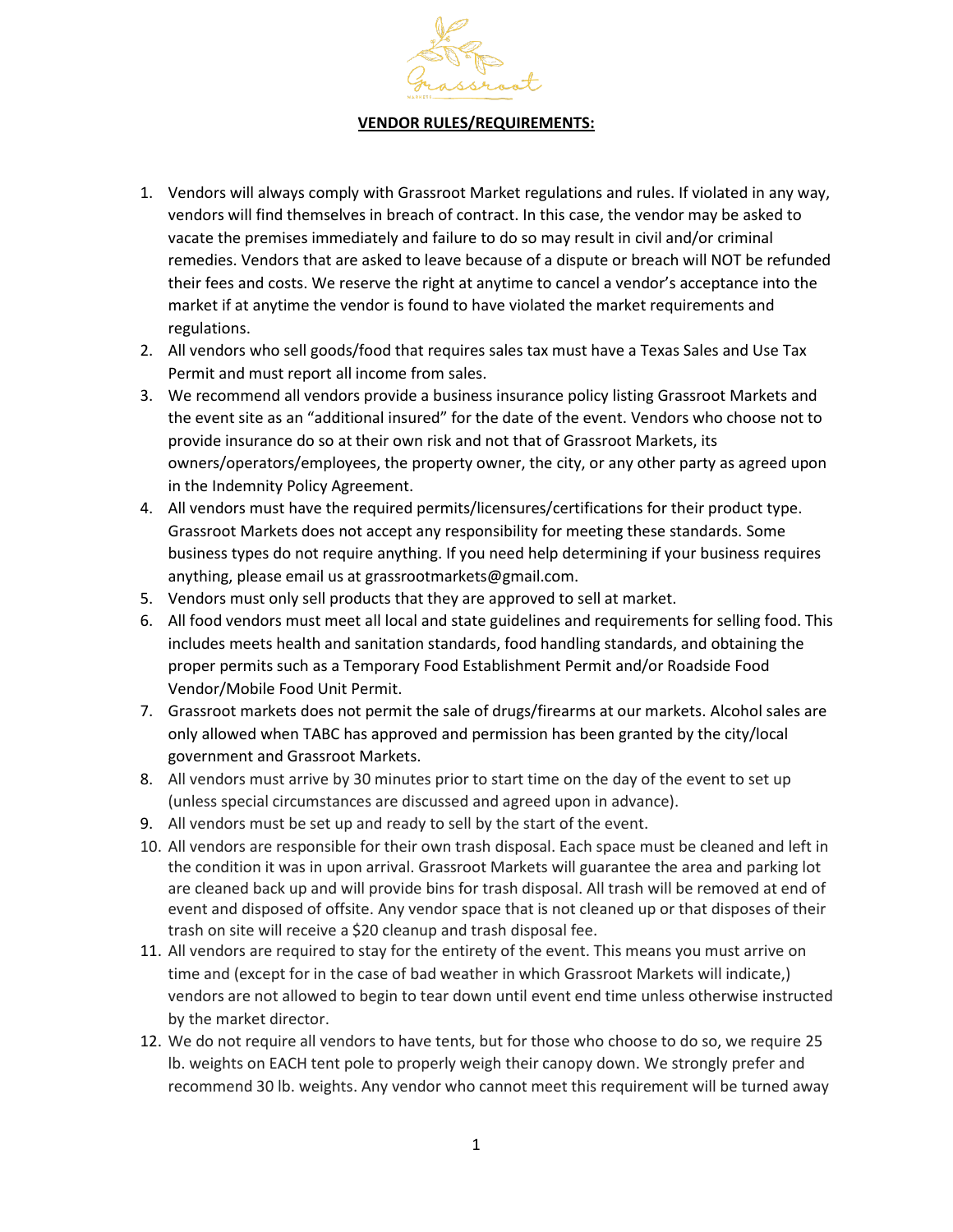on the day of the event. Weights may be available to borrow from Grassroot Markets, but there is no guarantee on availability.

- 13. Vendors must park in designated areas to setup and prior to start of event must move their vehicle to the designated vendor parking area.
- 14. Grassroot markets may close or delay the market in the event of weather/wind concerns. All vendors will be made aware as early as possible. We do not operate when there are expected wind gusts over 25 mph or if winds are expected to be more than 25 mph.
- 15. Market staff and volunteers may be available to assist Vendors throughout the market; however, Vendors must be prepared to set-up and break down their space and supplies and be able to move their own trash and manage supplies and products without assistance of the Market staff.
- 16. Vendors must be courteous and polite to the public and conduct themselves respectfully and professionally. Vendors will not use offensive language or gestures and should be dressed in appropriate clothing.
- 17. Smoking is not allowed at the event or within 20 feet of the event space. This means do not smoke or vape on the premise of the market. You will be asked to stop. If a second offense occurs, you will be asked to leave the market.
- 18. Music will be allowed to be played at vendor booths with prior approval. Music must be played at a low setting and to prevent noise pollution and disturbance of the market only a select number of vendors will be allowed to do so. Please inquire in advance.
- 19. Vendors must provide their own tables, chairs, tents, weights, and any other equipment they may need for business operation.
- 20. Some event facilities may have restrooms available for use, but many do not. We do not provide restroom access. For restroom needs, you will be responsible for finding a public facility offsite when not provided.
- 21. Temperature controlled items must be prepared in a certified commercial kitchen. Canned, preserved, and baked items must be prepared according to the Texas Cottage Industry Law and labeled according to regulatory requirements of the State of Texas.
- 22. Vendors must display current Organic Certification when promoting products as organic. Claim of organic status may not be posted or used in promotion of the product, farm or ranch without proof thereof.
- 23. REFUND/CREDITS: We will only issue a refund if requested 5 days prior to event start. We will issue a credit for a future market date for all canceled markets. Credits must be applied to a market date within 3 months/90 days from the time the credit is issued. You will be contacted individually through email about the credit. If you do not contact us within the 90 days, the credit will no longer be valid. We will not check in multiple times. It is your responsibility to use your credit. Vendors who do not give the mandatory 48-hour notice that they will not be able to attend the market will not be credited. Vendors who do not show up at the market will not be given credit. Notification must be made 48 hours before the market start time via EMAIL to [grassrootmarkets@gmail.com.](mailto:grassrootmarkets@gmail.com) If less than 48-hour notice is given or if a vendor no-show the market, credits will only be given for true medical emergencies. We have had a few vendors taking advantage of our leniency on this policy and, therefore, we are having to tighten restrictions. A true medical emergency requires a note from a PCP/doctor/medical facility. We understand there may be very specific situations that we will need to make exceptions and are